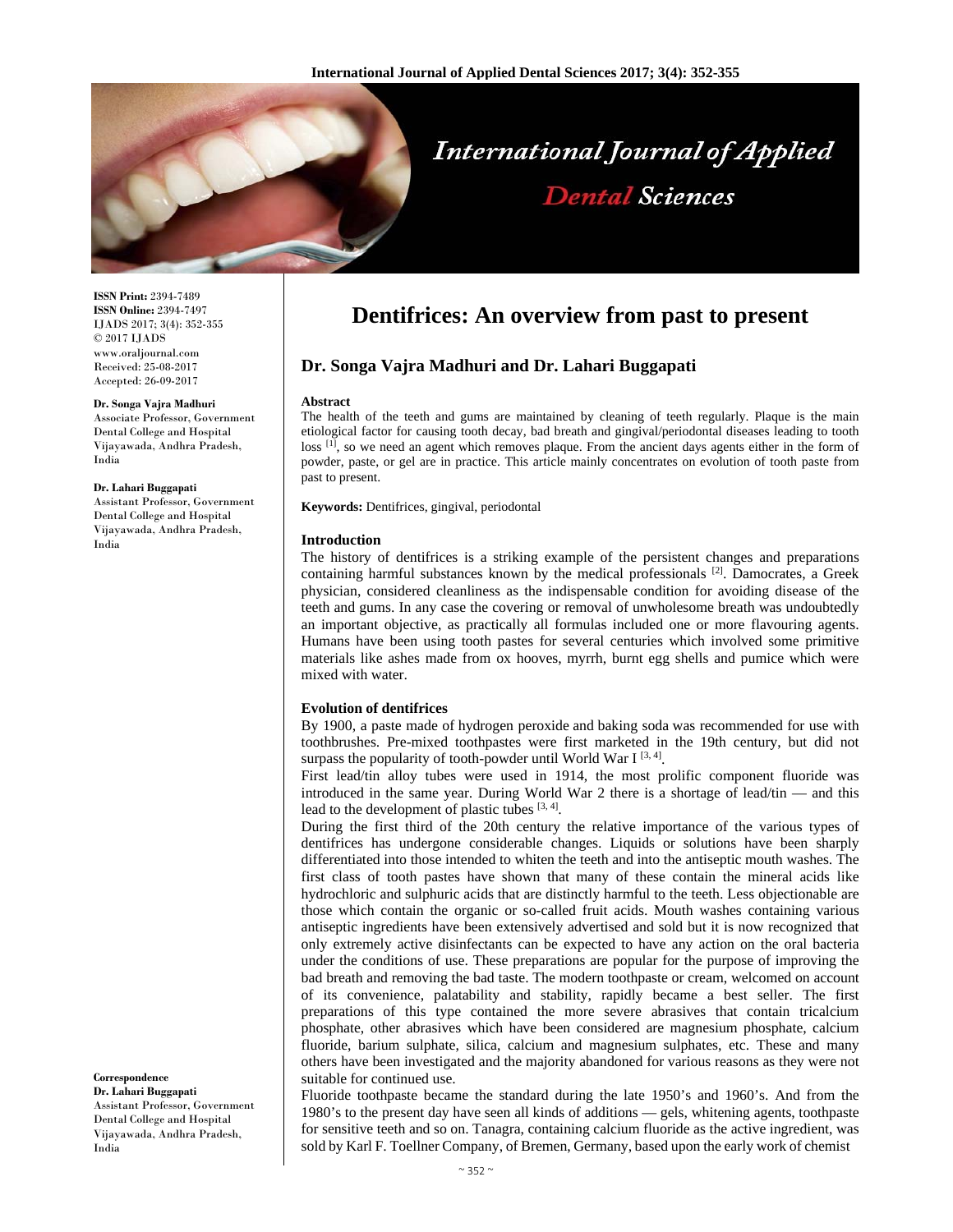Albert Deninger<sup>[5]</sup>. An analogous invention by Roy Cross, of Kansas City, Missouri, was initially criticized by the American Dental Association (ADA) in 1937. Fluoride toothpastes developed in the 1950s received the ADA's approval. To develop the first ADA-approved fluoride toothpaste, Procter & Gamble started a research program in the early 1940s. In 1950, Procter & Gamble developed a joint research project team headed by Dr. Joseph Muhler at Indiana University to study new toothpaste with fluoride. In 1955, Procter & Gamble's Crest launched its first clinically proven fluoride-containing toothpaste. On August 1, 1960, the ADA reported that "Crest has been shown to be an effective anticavity (decay preventative) dentifrice that can be of significant value when used in a conscientiously applied program of oral hygiene and regular professional care."

In 2006 Bio Repair appeared in Europe with the first toothpaste containing synthetic hydroxyl apatite as an alternative to fluoride for the remineralization and reparation of tooth enamel. The "biomimetic hydroxyl apatite" is intended to protect the teeth by creating a new layer of synthetic enamel around the tooth instead of hardening the existing layer with fluoride that chemically changes it into fluorapatite [6].

The most recent advances in toothpastes have included the development of whitening toothpastes, and toothpaste containing Triclosan which provides extra protection against caries, gum disease, plaque, calculus and bad breath.

The new BioMinF toothpaste ingredient provides a new tooth repair technology which will bring relief to the millions of adults and children around the world who are prone to tooth decay and sensitivity. Toothpastes containing BioMInF are able to slowly release calcium, phosphate and fluoride ions over an 8-12 hour timeframe to form fluorapatite mineral to rebuild, strengthen and protect tooth structure. The slow release of fluoride has been identified to be particularly beneficial in prevention of tooth decay.

Toothpastes today typically contain fluoride, colouring agents, flavouring agents, sweeteners as well as ingredients that make the toothpaste a smooth paste, foam and stay moist. Individual toothpastes also may contain special ingredients, such as triclosan in Colgate Total. Toothpaste in tubes is used throughout the world and has been a very successful invention.

| Year                                | <b>Dentifrice Used</b>                                                                                   | <b>Properties</b>                                                                                                                          |
|-------------------------------------|----------------------------------------------------------------------------------------------------------|--------------------------------------------------------------------------------------------------------------------------------------------|
| 3000-5000 BC<br>(Ancient Egyptians) | Dental cream which comprised of powdered ashes from<br>oxen hooves, myrrh, egg shells, pumice, and water | Terrible taste with minimal level of tooth cleaning.                                                                                       |
| Around 5000 BC<br>(Greece & Rome)   | Tooth powder with abrasives like crushed bones and<br>oyster shells.                                     | More cleaning power with bad taste                                                                                                         |
| 500 BC (China &<br>India)           | Tooth powder and paste as well.                                                                          | Flavouring agents like ginseng, herbal mints and salt were<br>added to enhance the taste.                                                  |
| Until 1800's                        | Crude powder or pastes were used                                                                         |                                                                                                                                            |
| 1824                                | A dentist named Peabody added soap to toothpaste.                                                        | Added cleanliness. Soap was later replaced by sodium lauryl<br>sulfate to create a smooth paste.                                           |
| 1868                                | New and improved form of tooth powder, the tooth<br>tablet                                               | This was supplied in the form of a cake from which one<br>tablet at a time, sufficient for one brushing, could be broken.                  |
| End of $19th$ century               | Tooth soaps were introduced                                                                              | Tooth soaps, made by adding about one-third by volume of<br>powdered soap to an ordinary tooth powder.                                     |
| 1873                                | Colgate started commercial mass production which was<br>sold in a jar.                                   | These pastes still used fairly abrasive ingredients, which<br>definitely scrapes away the bad stuff.                                       |
| 1892                                | Tooth paste in a collapsible tube by Dr. Washington<br>Sheffield                                         | Similar to today's version tooth paste.                                                                                                    |
| 1914                                | Fluoride is added to the tooth paste.                                                                    | Decreased dental cavities.                                                                                                                 |
| 1950                                | Fluoride tooth paste was approved by ADA.                                                                |                                                                                                                                            |
| 1975                                | Herbal tooth paste such as Tom's became available.                                                       | Alternative to cleaning teeth without fluoride. These<br>toothpastes include ingredients like peppermint oil, myrrh<br>and plant extracts. |
| 1987                                | Edible tooth paste was invented.                                                                         | Invented by NASA so astronauts could brush their teeth<br>without spitting into a zero-gravity abyss.                                      |
| 1989                                | Rembrandt invented first whitening tooth paste.                                                          |                                                                                                                                            |
| 2006                                | First tooth paste containing hydroxyl apatite as an<br>alternative to fluoride.                          | Creates a new layer of synthetic enamel around the tooth.                                                                                  |

# **Dentifrice [7] commonly contains the following ingredients**

- **1. Abrasives:** These are added to clean the teeth and to remove the stains. The cleaning power of abrasive depends on the type and amount of abrasive particles, surface it contacts, dilution by saliva and brushing pressure. Commonly used abrasives are silica or hydrated silica, hydrated aluminium oxides, calcium carbonate, brushite and gibbsite.
- **2. Water:** It acts as a solvent and dissolves ingredients allowing them to be mixed.
- **3. Humectants:** These act as moisturizing agents and protect dentifrice from drying up during storage. Commonly used humectants are glycerine, sorbitol, propylene glycol and paraffin oil [8].
- **4. Detergent /surfactant:** They act as surface active

substances and decrease surface tension, there by emulsify and remove debris with their foaming action, sodium lauryl sulphate, sodium lauryl sarcoside are some of the commonly used detergents.

- **5. Thickening agent/Binding agent:** These are hydrophilic colloids which disperse or swell in the presence of water and are used to stabilise dentifrice formulations by preventing the separation of solid and liquid phases. Eg: natural gums (Arabic, karaya and tragacanth), the seaweed colloids (alginates), synthetic celluloses (carboxy methyl cellulose).
- **6. Flavouring agent:** Various natural and artificial flavouring agents such as mint, pepper mint, spear mint and winter green and sweeteners such as saccharine, acesulfame K, aspartame and xylitol have been added to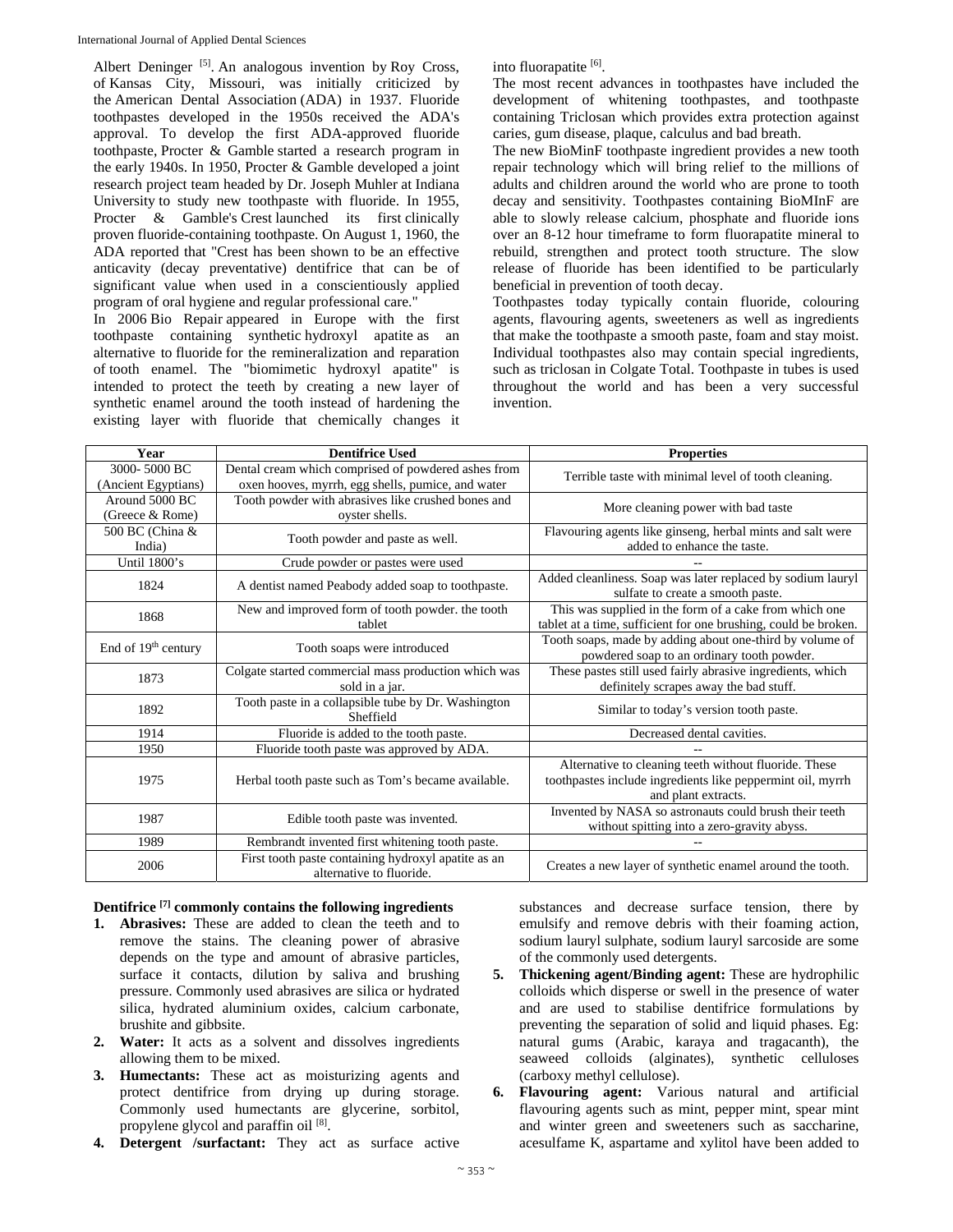improve the taste.

- **7. Therapeutic agent:** These are active components added to the dentifrice to reduce caries, inhibit tartar formation, help in desensitization and have an antimicrobial and anti-inflammatory action. Eg: Fluoride, triclosan, strontium chloride etc.
- **8.** Colouring agent and preservatives

#### **Classification of tooth pastes [9, 10]**

There is an established toothpaste classification based on certain characteristics of the active ingredients.

- **1. For caries prevention and treatment:** Toothpaste used as a local fluoride source has the best ability to inhibit the development of caries (19-27% reduction of caries), providing remineralization of enamel.
- **2. For periodontal disease prevention and treatment:** The first rule is insured by a mechanical cleaning of the teeth, but in order to prevent bacterial growth, manufacturers add various antiseptic and antibacterial substances to toothpaste – triclosan, chlorhexidine, hydrogen peroxide, baking soda, Povidone Iodine, zinc citrate and others. Pyrophosphates [11], zinc citrate and zinc chloride are used to remove the tartar formed on the teeth. They stabilize the amount of calcium in saliva and interfere with the crystalline structure of calculus.
- **3. For treatment of sensitive teeth:** Analgesic toothpastes, tooth pastes containing potassium saline maintain a high K+ extracellular level, thus preventing re-polarization of the nerve cell membrane and inhibiting the transmission of impulses without causing changes in the pulp.
- **4. Whitening and bleaching toothpastes:** Whitening toothpastes by removing stained plaque, teeth will regain their natural whiteness. Plaque can be removed by abrasive substances or by enzymes that stick to proteins in the pellicle, thus facilitating the removal of stained plaque.
- **5. Bleaching toothpastes:** Also bleaching toothpastes contain chemicals, most commonly – hydrogen peroxide or calcium peroxide (Calprox). When peroxides touch the tooth surface or penetrate the tooth tissue, they break down the stain molecule, providing a bleaching effect.
- **6. Toothpastes with a specific purpose:** Some manufacturers claim to produce toothpastes to treat specific conditions, and such products do not belong to classification groups mentioned previously. The example of toothpastes claim to solve specific problems, are antiviral products. It has been proven that lariphan can mobilize the body's natural immune responses, providing antiviral and immunomodulatory activity. This also inhibits the penetration and growth of pathogenic bacteria.

Herbal toothpastes were introduced to avoid the artificial ingredients commonly found in regular toothpastes. Many herbal toothpastes do not contain fluoride or sodium lauryl sulfate. The ingredients found in natural toothpastes vary widely but often include baking soda, aloe, eucalyptus oil, myrrh, plant extract (strawberry extract), and essential oils. Eg: Meswak, Dabur red, Patanjali dantkanti, Himalaya complete care etc.

Tooth pastes have been specially formulated for kids to make brushing fun. These pastes are safe and mild for children and have clinically proven enamel and cavity protection. They are available in gentle fruit flavours so that the children can enjoy brushing.

Future of dentrifices [12]

Nanotechnology<sup>[13]</sup> dentifrice, there will be the use of nano robots that will interact with the human body to clean the teeth. These devices would also identify food particles, plaque, or tartar, and lift them from teeth to be rinsed away.

 $Solar$  toothbrush<sup>14</sup> of the future may replace dentifrice. According to the manufacturers, the solar toothbrush will remove plaque even if dentifrice is not used; meaning that if the innovation ever catches on, it could shake up the oral care industry.

The £10 dentifrice that can 'rebuild' teeth: Unilever has unveiled new dentifrice (Regenerate) and it claims can regenerate 82per cent of tooth enamel after just three days of use. The company claims this has the effect of restoring teeth to their original whiteness while making them much stronger, which means they are less likely to develop cavities. The technology requires the use of a 'Boosting Serum' treatment, which is applied using two custom-fit mouth trays. The two key ingredients in the dentifrice are calcium silicate and sodium phosphate

In Ireland researchers of Athlone Institute of Technology (AIT) have found that growth of harmful bacteria can be inhibited effectively by coconut oil and thus can prevent tooth decay and oral infections. Hence Coconut might make the perfect dentifrice of the future.

### **Conclusion**

As Dr. Grater said "A clean mouth will lead to clean body." One cannot be healthy without oral health, oral health and general health should not be interpreted as separate entities. Scientists have long seen a link between healthy teeth and gums and oral cavity without plaque can prevent the risk of systemic diseases, hence dentifrices also plays a major role in this aspect.

#### **References**

- 1. American Dental Association Description of Toothpaste Toothpaste. 2010, 15.
- 2. Foulk, Martha Pickering. Elizabeth A history of dentifrice Journal of the American Pharmaceutical Association J. Pharm. VL 24 11 Wiley Subscription Services, Inc., A Wiley Company, 1930-2169.
- 3. Schlosser Jim. Get the lead out didn't always mean for soldiers to speed up during World War II. It meant removing lead from toothpaste tubes to make bullets, 2005.
- 4. The Talk of the Town: Collapsible. The New Yorker Retrieved on April 4, 1960-2013.
- 5. Early dental fluoride preparations (dentifrice, mouthwash, tablets, etc.). Fluoride-history.de. Retrieved on April 4, 2013.
- 6. An enamel toothpaste that repairs teeth. Bio Repair (January 18, 2013). Retrieved on April 4, 2013.
- 7. Essentials of public health dentistry by Soben Peter, 5th edition.
- 8. Collins FM. Reflections on dentifrice ingredients, benefits and recommendations. Available online from http://www.ineedce.com/courses/1714/PDF/Reflectionso nDentifrice.pdf.
- 9. Ilze Maldupa *et al*. Evidence based toothpaste classification, according to certain characteristics of their chemical composition, Stomatologija, Baltic Dental and Maxillofacial Journal. 2012; 14:12-22.
- 10. Frank Lippert. An Introduction to Toothpaste Its Purpose, History and Ingredients, van Loveren C (ed):